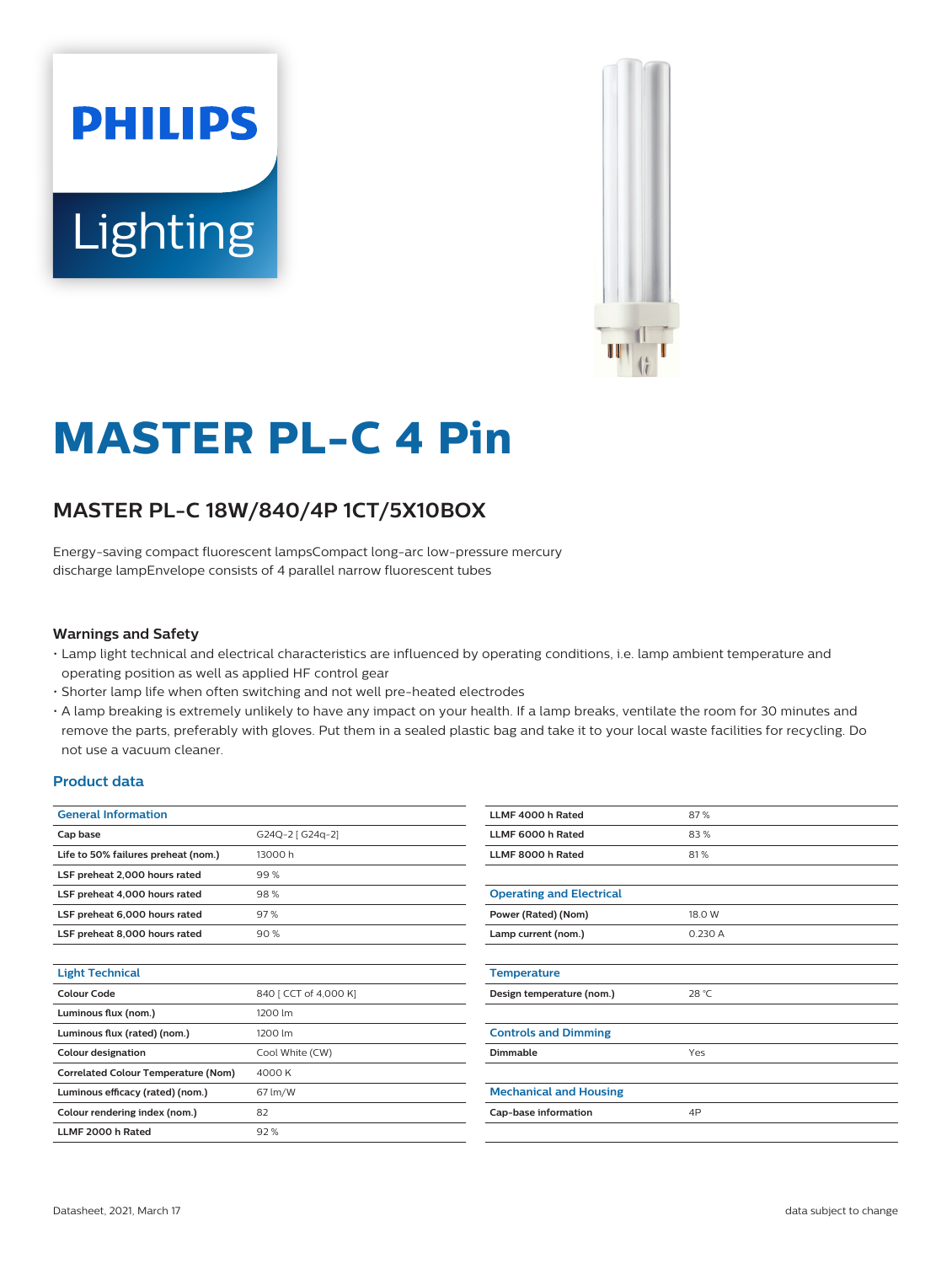# **MASTER PL-C 4 Pin**

| <b>Approval and Application</b>    |                                    |  |  |
|------------------------------------|------------------------------------|--|--|
| Energy efficiency label (EEL)      | А                                  |  |  |
| Mercury (Hg) content (nom.)        | 1.4 <sub>mg</sub>                  |  |  |
| Energy consumption kWh/1.000 hours | 20 kWh                             |  |  |
|                                    |                                    |  |  |
| <b>Product Data</b>                |                                    |  |  |
| <b>Full product code</b>           | 871150062334870                    |  |  |
| Order product name                 | MASTER PL-C 18W/840/4P 1CT/5X10BOX |  |  |
| EAN/UPC - product                  | 8711500623348                      |  |  |

| Order code                        | 62334870              |  |  |
|-----------------------------------|-----------------------|--|--|
| Local order code                  | 18PLC8404PIN          |  |  |
| SAP numerator - quantity per pack |                       |  |  |
| Numerator - packs per outer box   | 50                    |  |  |
| <b>SAP</b> material               | 927907284040          |  |  |
| SAP net weight (piece)            | 55.300 g              |  |  |
| <b>ILCOS</b> code                 | FSQ-18/40/1B-E-G24q=2 |  |  |
|                                   |                       |  |  |

## **Dimensional drawing**



**PL-C 18W/840/4P**

### **Photometric data**



**Lightcolour /840**

| Product                                                           |  | $D(max)$ $D1(max)$ $A(max)$ $B(max)$ $C(max)$ |  |
|-------------------------------------------------------------------|--|-----------------------------------------------|--|
| MASTER PL-C 18W/840/4P 27.1 mm 27.1 mm 109.5 mm 128.0 mm 142.9 mm |  |                                               |  |
| 1CT/5X10BOX                                                       |  |                                               |  |



**Lightcolour /840**